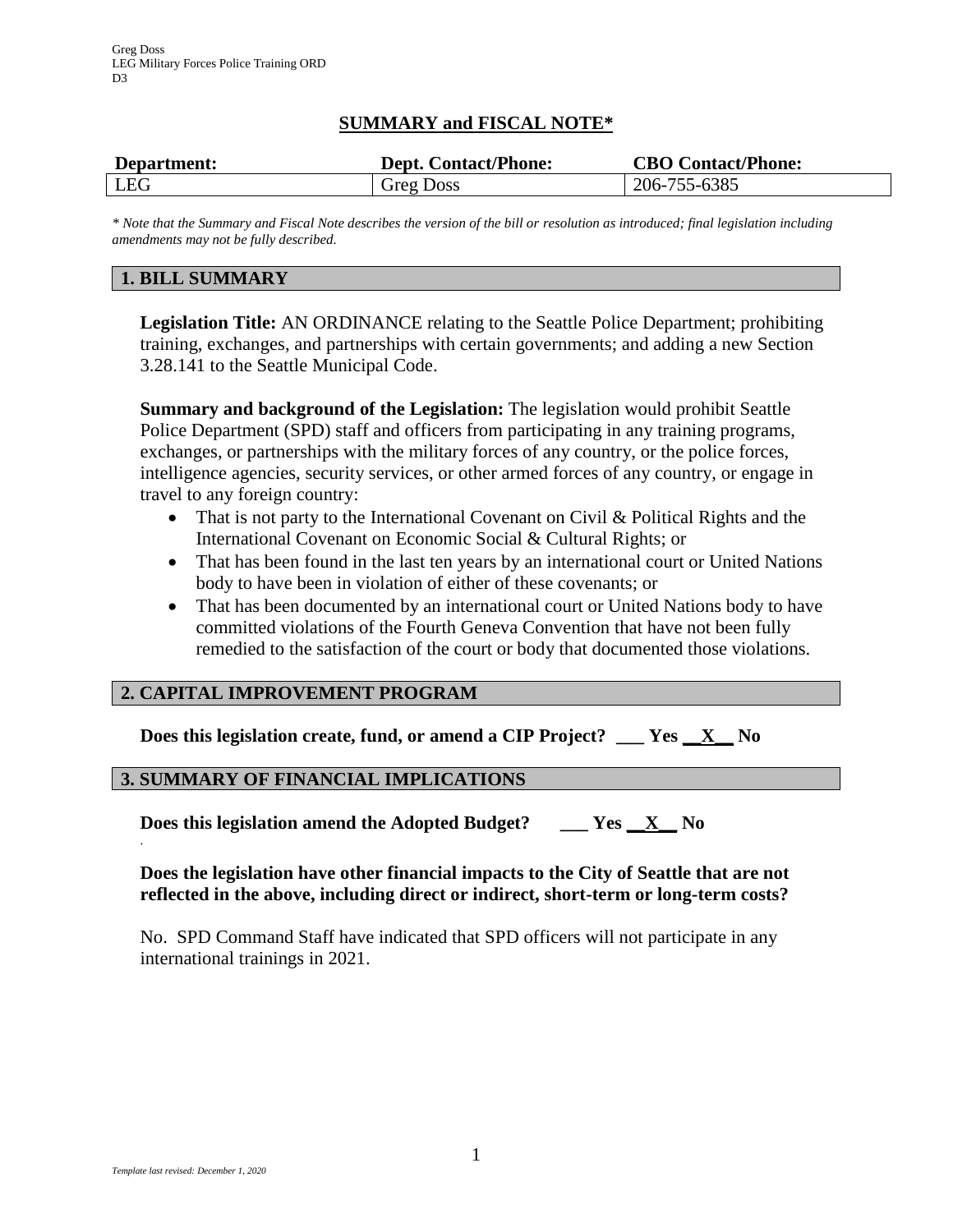### **Is there financial cost or other impacts of** *not* **implementing the legislation?**

No.

### **4. OTHER IMPLICATIONS**

**a. Does this legislation affect any departments besides the originating department?**

No

**b. Is a public hearing required for this legislation?**

Yes

**c. Is publication of notice with** *The Daily Journal of Commerce* **and/or** *The Seattle Times* **required for this legislation?**

No

**d. Does this legislation affect a piece of property?**

No

**e. Please describe any perceived implication for the principles of the Race and Social Justice Initiative. Does this legislation impact vulnerable or historically disadvantaged communities? What is the Language Access plan for any communications to the public?**

It is well accepted that police surveillance techniques, such as those that might be taught in a training provided by a foreign military, have a disproportionate impact on communities of color. Higher arrest and incarceration rates for these communities cause harm and are not reflective of disproportionate participation in criminal activities, but rather of law enforcement's focus on urban areas, lower income communities and people of color.

Arrests and incarceration result in devastating financial consequences, including loss of longterm employment viability. Disproportionate enforcement perpetuates a cycle of poverty among Seattle's low-income communities and communities of color.

### **f. Climate Change Implications**

1. **Emissions: Is this legislation likely to increase or decrease carbon emissions in a material way?** 

No/ NA

2. **Resiliency: Will the action(s) proposed by this legislation increase or decrease Seattle's resiliency (or ability to adapt) to climate change in a material way? If so,**